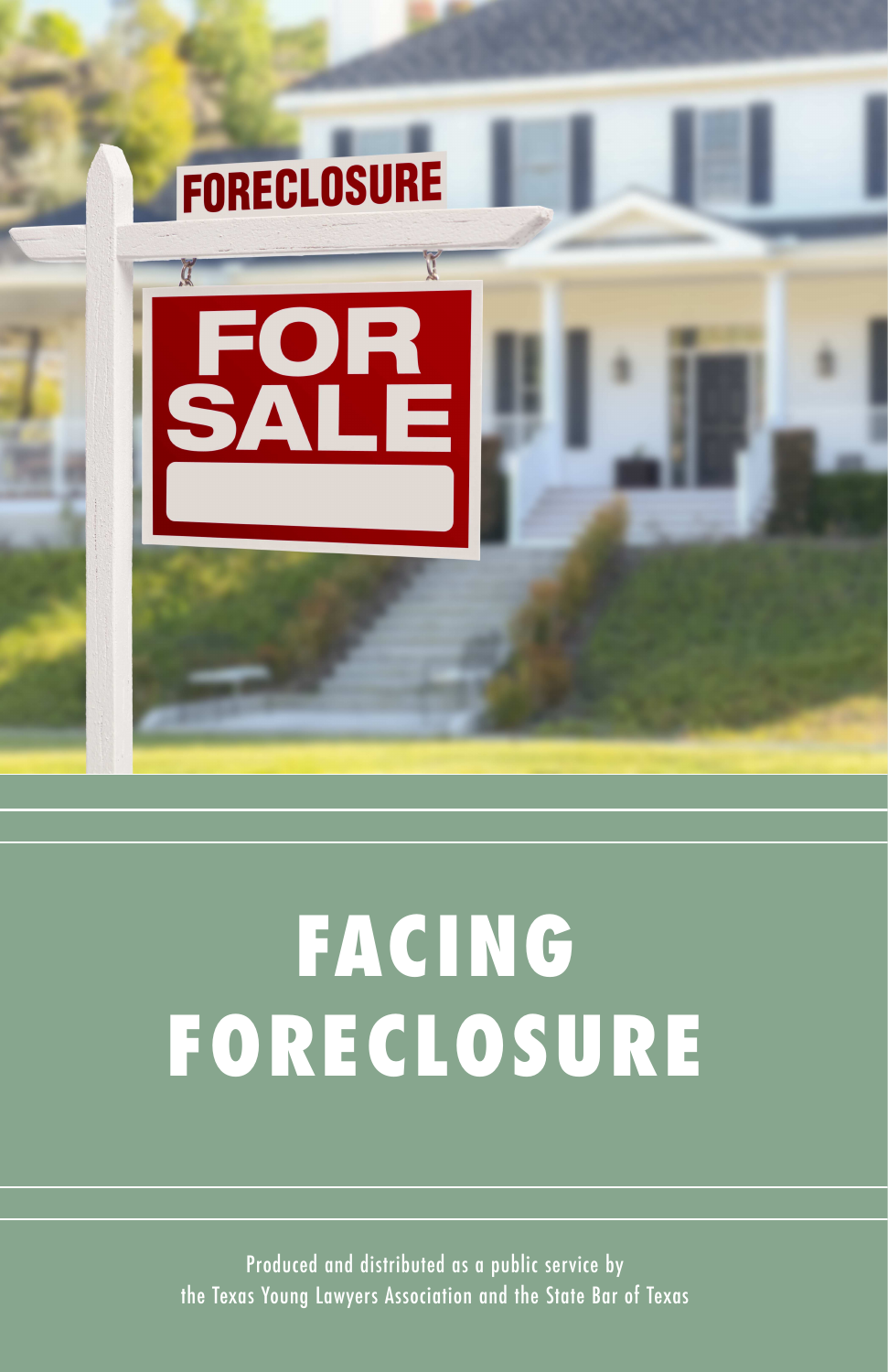"Facing Foreclosure" has been prepared as a public service by the Texas Young Lawyers Association and is distributed by the State Bar of Texas. This pamphlet provides a brief overview of Texas law as it pertains to foreclosure. The information in this brochure is for educational and informational purposes only and is not intended to replace legal advice from an attorney. If you have specific legal questions, you should seek counsel from an attorney in your area. The laws in this pamphlet are subject to change.

Copyright 2021 TEXAS YOUNG LAWYERS ASSOCIATION

All rights reserved. No part of these materials may be reproduced in any form or for any other purpose without the written consent of the Texas Young Lawyers Association.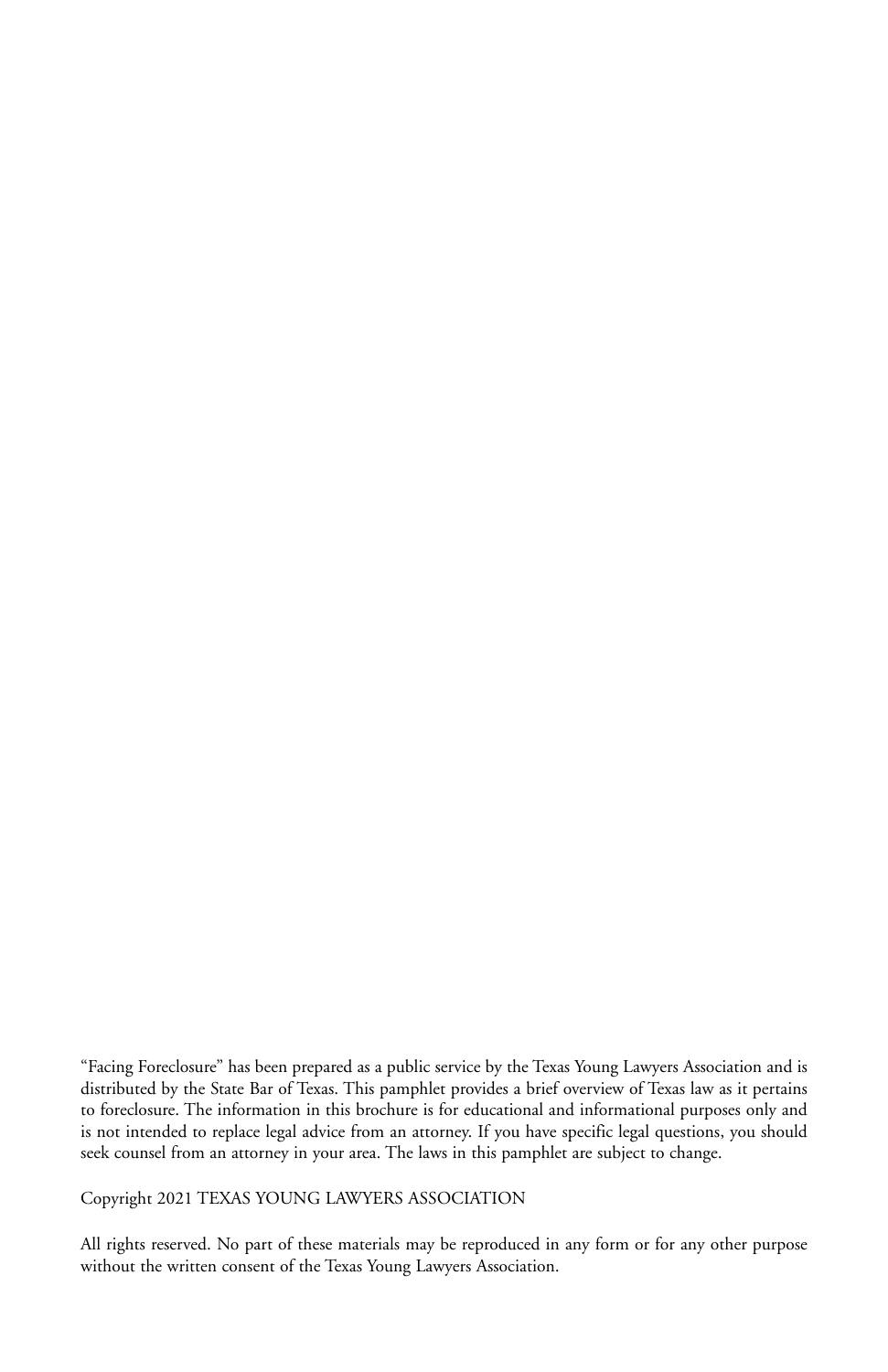# **FACING FORECLOSURE**

## TABLE OF CONTENTS

| What documents do I need to locate if I am facing               |
|-----------------------------------------------------------------|
|                                                                 |
|                                                                 |
|                                                                 |
|                                                                 |
| What laws must a lender follow when performing                  |
|                                                                 |
|                                                                 |
| 1. Notice of Default and Intent to Accelerate (First Notice)  7 |
| 2. Notice of Sale and Acceleration of Debt (Second Notice) 7    |
|                                                                 |
|                                                                 |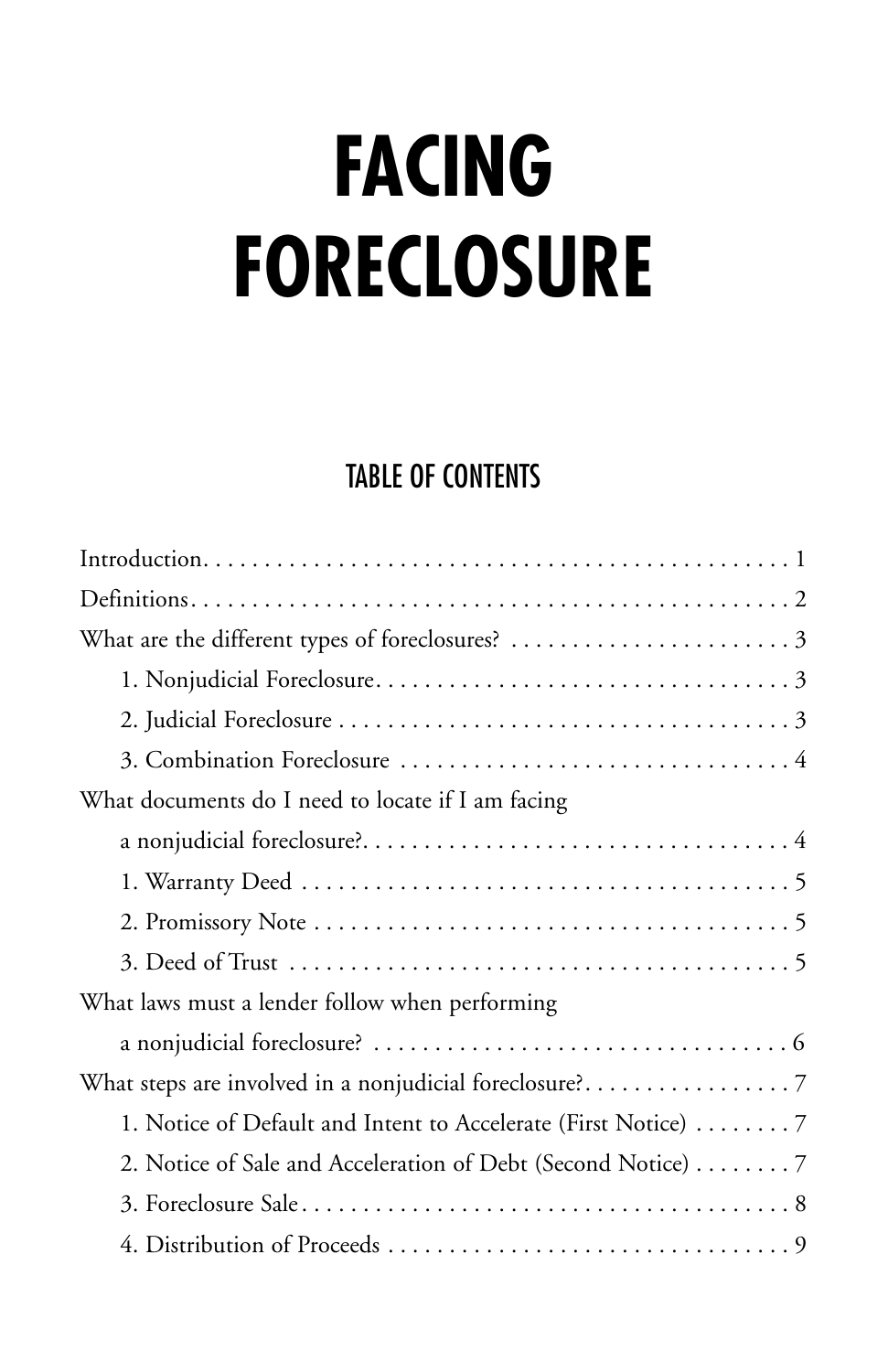| 7. No Right of Redemption for Nonjudicial Foreclosure 10          |
|-------------------------------------------------------------------|
| What options are available to avoid a nonjudicial foreclosure? 10 |
| 1. Loan Modification/Alternative Payment Plan 10                  |
|                                                                   |
|                                                                   |
|                                                                   |
|                                                                   |
|                                                                   |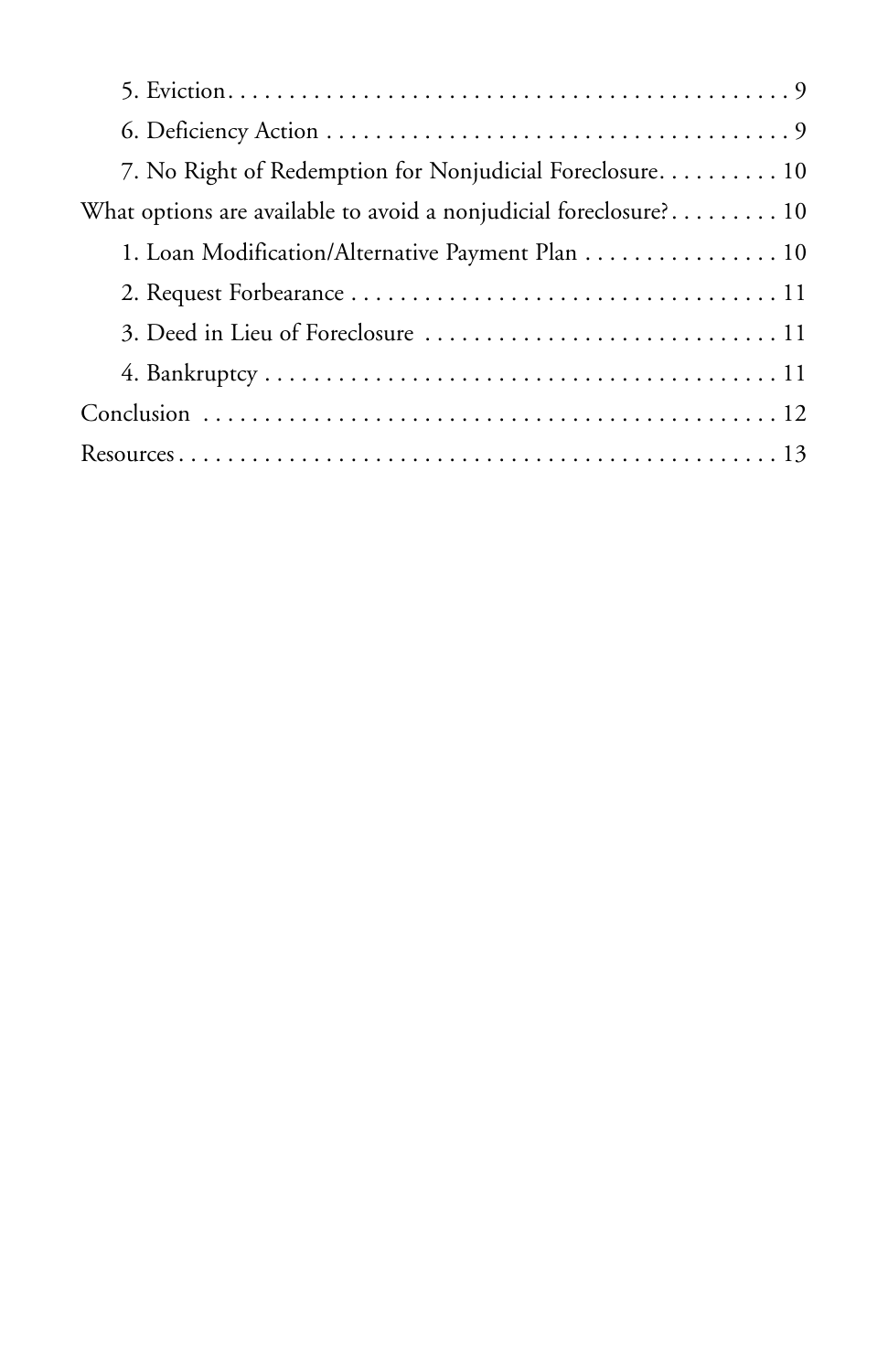## **INTRODUCTION**

Purchasing a home may be one of the most significant investments a person or family will make in their lives. Looking for a suitable home and making an offer to purchase it can be an exciting and nerve-racking experience. Fortunately, a real estate agent, mortgage broker, and escrow agent are often present to guide you through the process and ensure that the proper paperwork is prepared and executed. However, after the sale is complete, you may search for someone to consult with if you experience financial troubles and face foreclosure. In many situations, a homeowner cannot afford to hire an attorney and does not possess enough knowledge about the law to feel comfortable communicating with the lender alone.

This pamphlet is designed to provide a basic introduction and description of the foreclosure process, the laws governing foreclosure, and possible options and sources of further guidance for those facing foreclosure. This pamphlet is focused on foreclosures of residential properties by mortgagees and/or mortgage servicers, which are collectively referred to as "lenders" in this pamphlet.

At the time of the revision of this pamphlet, there was a foreclosure ban on most federally insured, financed, or owned mortgages, which expired June 30, 2021. This ban originated in the CARES Act, passed in response to the COVID-19 pandemic, and could be extended again. However, this pamphlet will not cover any CARES Act protections. More information on these protections can be found by going to **texaslawhelp.org** and searching for homeowner protection and COVID-19.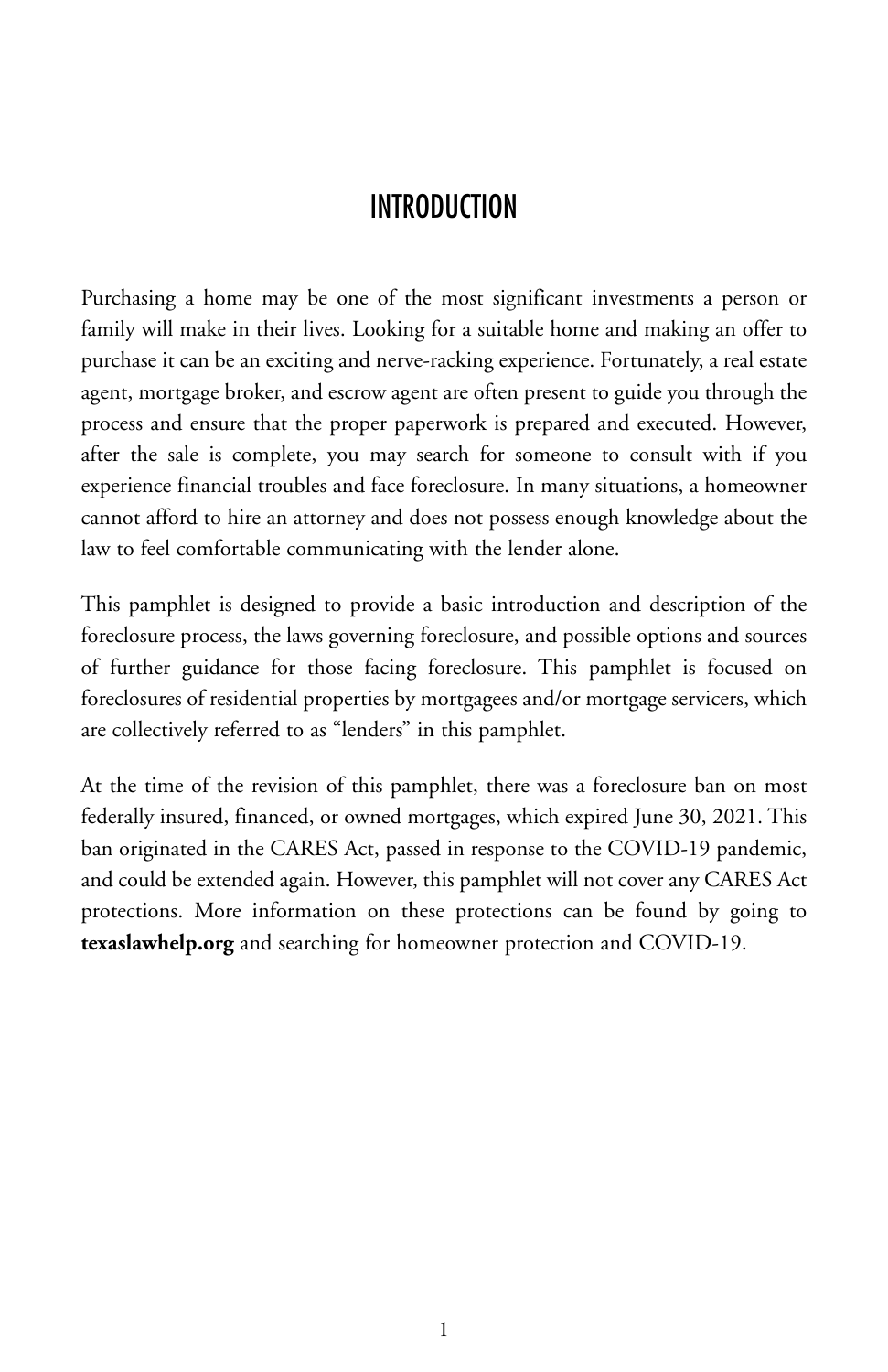## DEFINITIONS:

Below are several key terms that you may encounter in the foreclosure process. Several of these are discussed in greater detail later in this pamphlet.

*Collateral* – Property pledged to the lender in the Deed of Trust as security for the repayment of the loan.

*Deed of Trust* – Mortgage instrument that creates a lien on the collateral and allows the trustee to sell it to satisfy the loan debt in the event of a default.

*Default* – The failure of the borrower to make the loan payments as agreed in the Promissory Note or workout plan, as declared by the loan servicer.

*Delinquency* – A loan payment that is not paid on the due date, but within the period allowed before actual default is declared.

*Lender* – The entity that gave you the mortgage loan. It may not be the same entity to whom you send your payments.

*Mortgagee* – Lender or holder of the security interest in the property; the lienholder; the mortgage servicer under certain conditions.

*Mortgagor* – Debtor, borrower and grantor of the security interest in the collateral; owner of the property.

*Mortgage Servicer* – The entity to whom you send your monthly payments. The lender or investor has contracted with the servicer to handle your loan after closing. The servicer is your contact for any issues you have with your mortgage loan. The original mortgagee or lender may be the mortgage servicer if it still receives payments from the debtor.

*Nonjudicial Foreclosure* – Foreclosure process that involves no judicial intervention and is free of court involvement.

*Security Instrument* – The Deed of Trust creating the lender's lien on the collateral and giving the trustee the power of sale. In other states, the security instrument can also be known as the mortgage.

*Substitute Trustee* – Person appointed by the current mortgagee or mortgage servicer to exercise the power of sale in lieu of the original trustee designated in the Deed of Trust.

*Trustee* – Person or persons authorized to exercise the power of sale under the terms of the Deed of Trust.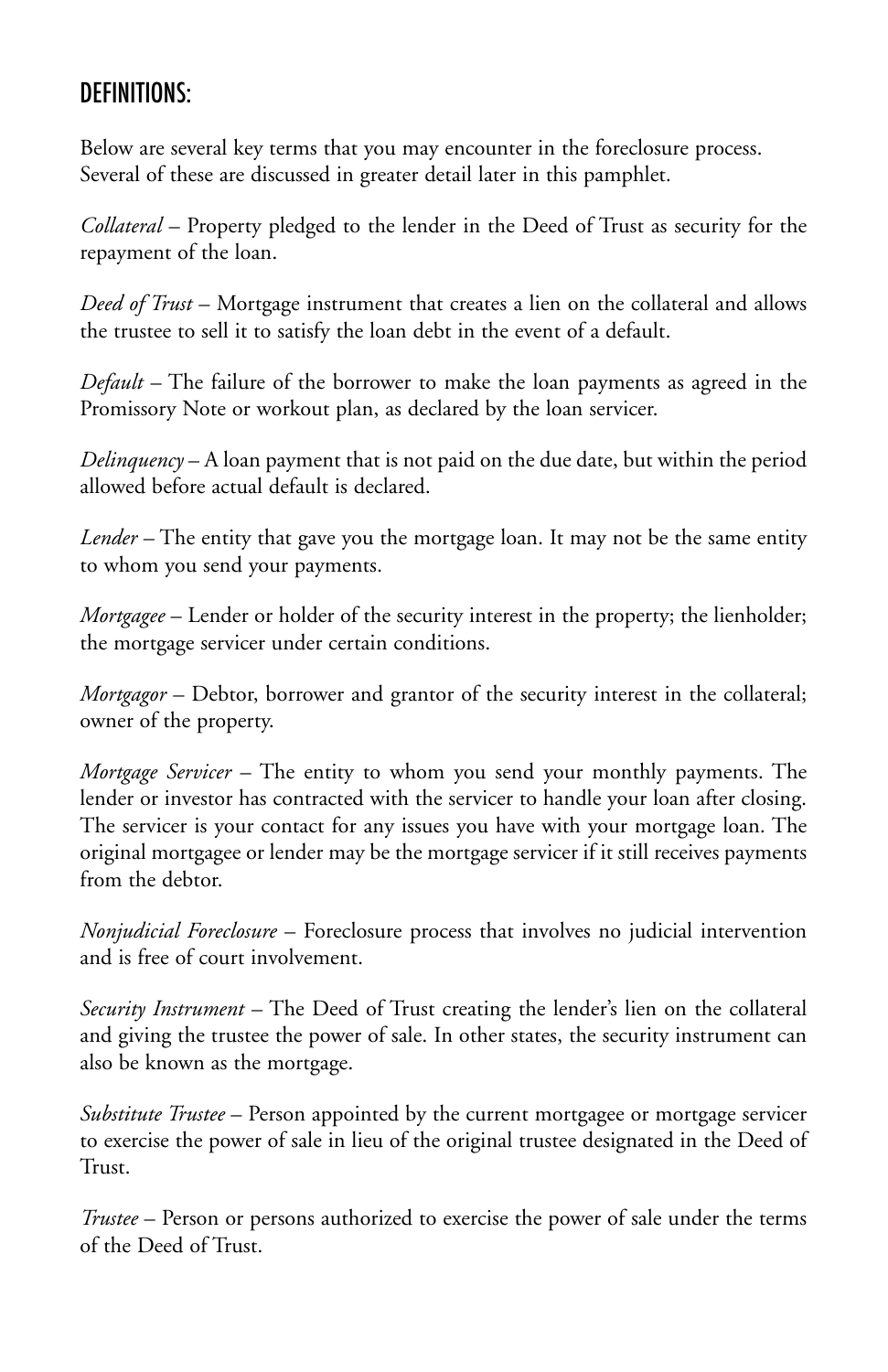## WHAT ARF THE DIFFFRENT TYPES OF FORECLOSURES?

In Texas, the type of foreclosure process that is used by a lender depends on the type of debt that is owed. There are two general classes of foreclosure: (1) a nonjudicial foreclosure; and (2) a judicial foreclosure. There is also a third type of foreclosure that combines parts of the nonjudicial and judicial foreclosures and is used only for specific types of loans.

## 1. NONJUDICIAL FORECLOSURE

A nonjudicial foreclosure is used when the loan was used to purchase the home or to refinance the original purchase loan. In a nonjudicial foreclosure, the foreclosure is performed without involving a court or judge. The nonjudicial foreclosure is often performed by attorneys hired by the lender. As discussed in more detail below, the nonjudicial foreclosure occurs at the courthouse on the first Tuesday of the month after at least two notices have been sent to the homeowner. Nonjudicial foreclosures are the most common type and will most likely be the type of foreclosure that a homeowner will encounter.

## 2. JUDICIAL FORECLOSURE

A judicial foreclosure generally occurs when a government entity is seeking to collect taxes owed on the property. The government will file a lawsuit with the court seeking to have your property sold to pay for property taxes that are owed. If the government proves that the taxes are owed and the judge signs an order for foreclosure, the property will be sold by the sheriff or constable at the courthouse on the first Tuesday of the month. A private lender could choose this method instead of a nonjudicial foreclosure, but it is unlikely because it usually takes longer than a nonjudicial foreclosure and the lender has less control.

If you are served with a lawsuit seeking foreclosure of your property for failure to pay taxes, it is recommended that you contact an attorney in your area to assist you in filing a proper response. If you cannot afford an attorney, the State Bar of Texas maintains a referral directory of legal services for low-income Texans. You can find the directory at **texasbar.com/referraldirectory**. If you are unable to receive assistance from a legal aid center, you should contact the government office that has filed the lawsuit because they may be willing to work out a payment plan or enter into some form of payment agreement. Obtaining legal advice in these situations is strongly encouraged because there are special rules for senior citizens and the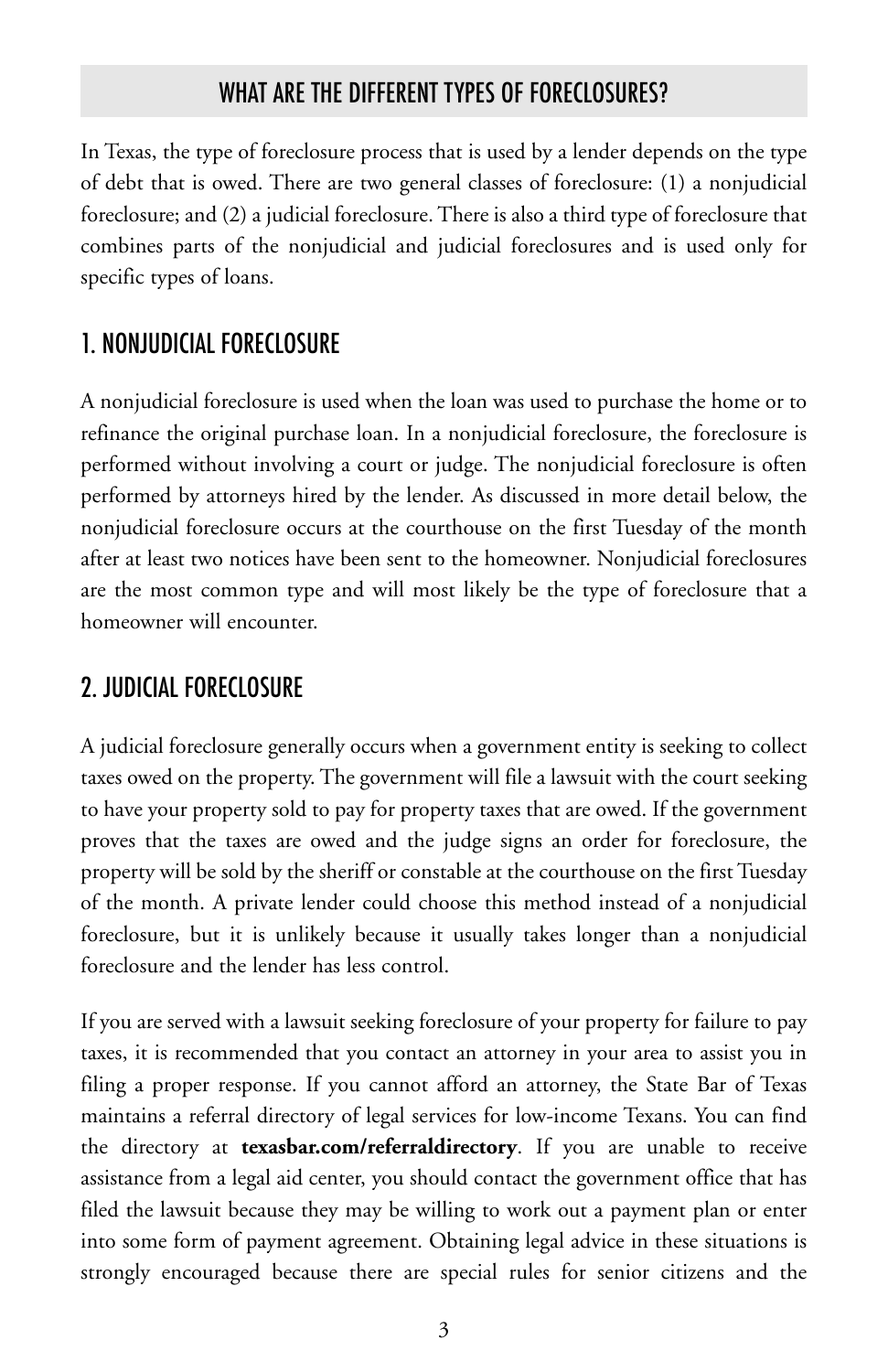disabled that may stop the foreclosure. Also, a homeowner has a limited right of redemption for two years following the foreclosure sale, but a premium will have to be paid in addition to the amount owed for taxes and maintenance.

## 3. COMBINATION FORECLOSURE

If a homeowner received a home equity loan or a loan that was used to pay property taxes, the lender must obtain a court order approving the foreclosure before performing a nonjudicial foreclosure. After the lender provides the First Notice (see description below) and the homeowner does not pay the debt owed, the lender must file an application with the court requesting an order of foreclosure. Unlike a typical lawsuit, the application does not have to be served on the homeowner by a sheriff or constable, but instead can be delivered by certified mail. The homeowner has 38 days to file a response to the foreclosure application. If a response is filed, the court will hold a hearing to determine whether the lender is entitled to foreclosure. If a foreclosure order is signed by the court, the lender will then be allowed to continue with a nonjudicial foreclosure by providing the Second Notice (Notice of Sale) as discussed below.

## WHAT DOCUMENTS DO I NEED TO LOCATE IF I AM FACING A NONJUDICIAL FORECLOSURE?

Anyone who has purchased a home or refinanced a home loan knows that there were numerous loan documents signed at the closing. These documents are usually prepared by the lender and presented to you by the title company at closing. The homeowner generally does not review the documents in advance or at the closing, but rather signs everywhere the title agent indicates a signature is needed. When the closing is complete, the title company provides the homeowner with a set of copies that are often placed in a drawer or cabinet. If everything goes well, it may not be necessary to look at these documents again, but they become very important if you are unable to make a mortgage payment and the lender begins the foreclosure process. It is important that the homeowner know where their loan documents are kept and become familiar with the primary documents discussed below when foreclosure begins to become a reality.

In Texas, there are three primary documents that serve as the heart of a home purchase: (1) the Warranty Deed; (2) the Promissory Note; and (3) the Deed of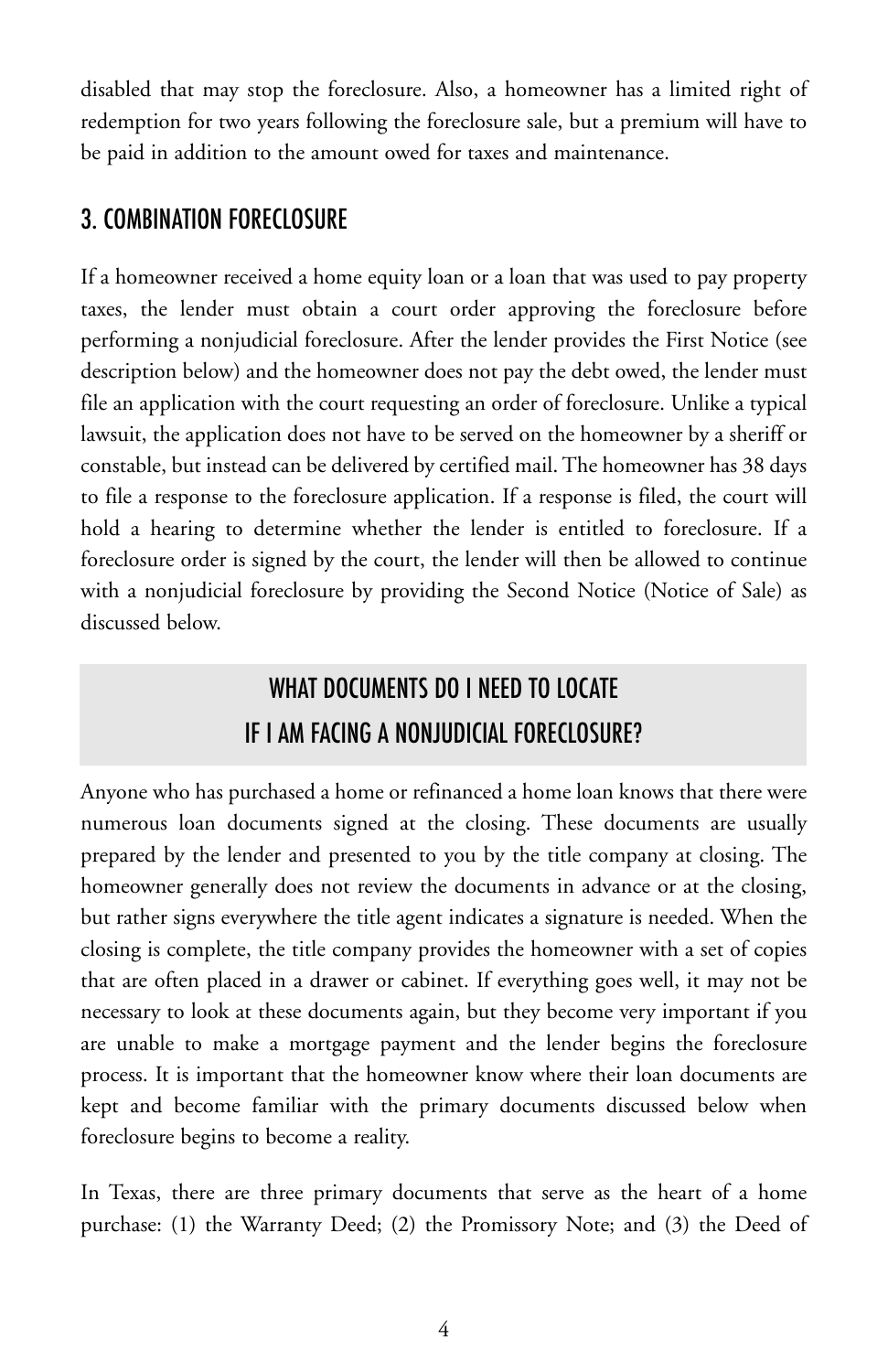Trust. This assumes that the purchaser made a down payment and has borrowed the remainder of the purchase price from a bank or mortgage lender.

#### 1. WARRANTY DEED

The Warranty Deed is the document that transfers ownership of the property from the seller to the buyer. At the closing, the purchaser will provide a certain amount of money as the down payment and to pay the closing costs. Down payments can vary from 5% of the total purchase price to as much as 20%. The larger the down payment, the smaller the loan needs to be from the bank. In addition to the down payment from the purchaser, the lender will arrange for the remaining sales price to be paid to the seller. Because the seller is receiving the total sales price for the home at the closing, the seller will sign the Warranty Deed transferring legal ownership of the property to the buyer. The individual seller no longer has any rights or claims to the property. The Warranty Deed will be recorded in the property records of the county where the home is located giving notice to the world that the buyer is now the legal owner of the home.

#### 2. PROMISSORY NOTE

The Promissory Note is the document that authorizes the loan from the lender for the purchase of the property. The Promissory Note includes information on the lender who made the loan; the payment terms of the loan such as the payment amount, number of payments; and interest rate, and the terms that the lender must follow if the homeowner fails to make the required loan payments, or otherwise defaults under the Promissory Note.

The Promissory Note describes when a missed payment becomes a default; the notices, if any, that the lender must provide to you before a missed payment becomes default; and whether the lender must provide you an opportunity to cure the default before beginning foreclosure. The exact terms will depend on the language of the Promissory Note making it important for you to review this information to ensure that the lender has complied with the terms of the Promissory Note before initiating a nonjudicial foreclosure.

#### 3. DEED OF TRUST

The Deed of Trust is the document that authorizes the lender to perform a nonjudicial foreclosure on your home if you default in making payments under the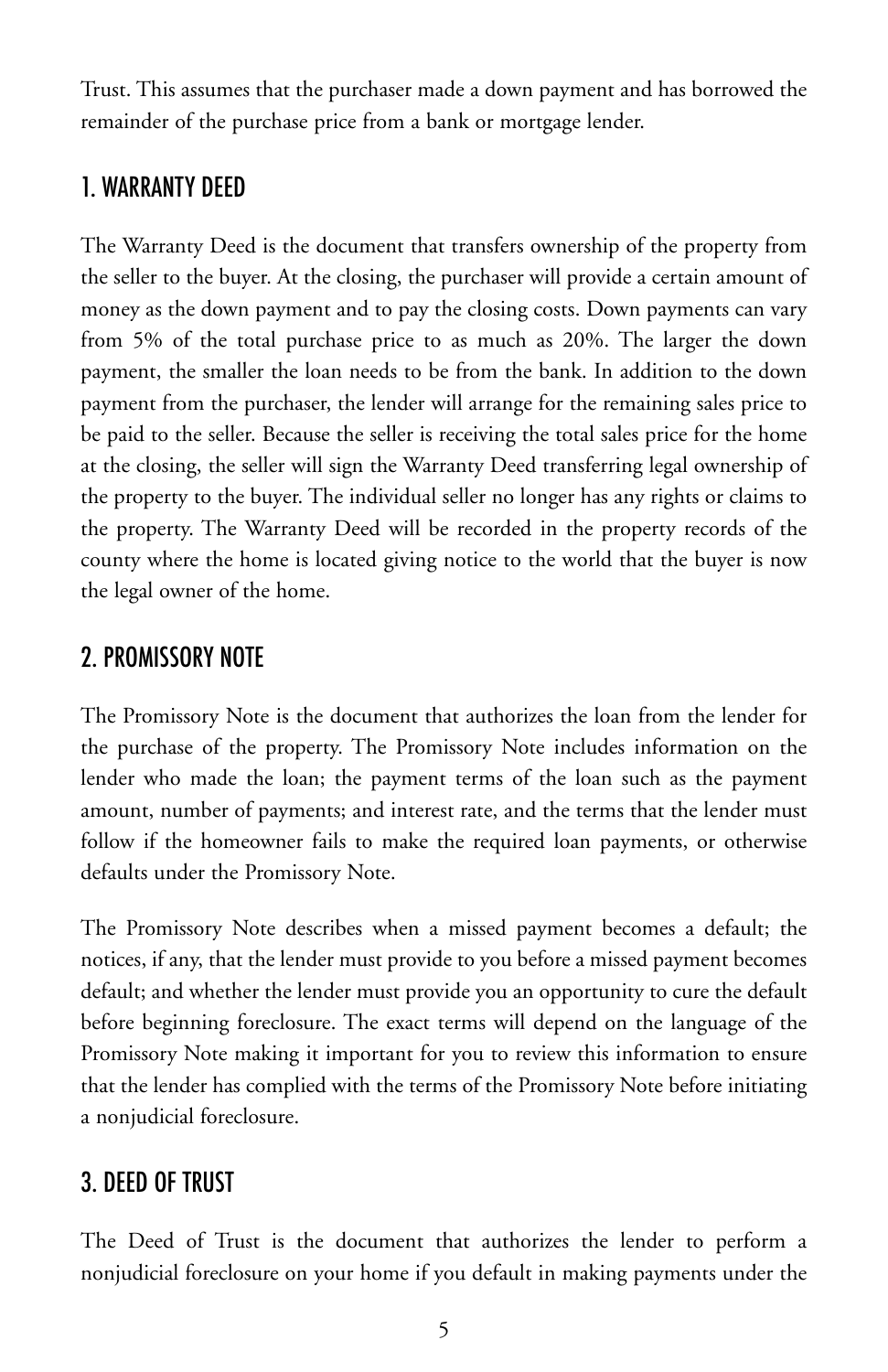Promissory Note. This provision is referred to as the power of sale clause. The Deed of Trust is not an actual deed as described above because it does not give the lender legal title to your home like the Warranty Deed. Instead, the Deed of Trust gives the lender certain rights in your home in exchange for the lender giving you the loan to complete the purchase. One of those rights is the right to foreclose on your home if you default in making your monthly mortgage payments under the Promissory Note.

It is important to be familiar with the payment and default provisions of the Promissory Note because the lender cannot foreclose under the Deed of Trust until you have defaulted under the Promissory Note. A lender performing a nonjudicial foreclosure is bound to follow the provisions in the Deed of Trust regarding foreclosure as well as the statutes governing foreclosure in the Texas Property Code.

## WHAT LAWS MIIST A LENDER FOLLOW WHEN PERFORMING A NONJUDICIAL FORECLOSURE?

In addition to the provisions in the Deed of Trust that will set the rules for foreclosure of your property, there are statutes that set certain minimum requirements that apply to all nonjudicial foreclosures of residential properties in Texas.

These laws are contained in Chapter 51 of the Texas Property Code. Because compliance with these statutes has been established as the minimum requirements for a lender, most Deeds of Trust do not impose any additional requirements on lenders above and beyond the minimums found in Chapter 51 of the Texas Property Code.

However, it is possible that your Deed of Trust may contain terms that require the lender to provide additional notices before performing the foreclosure sale, that provide you with a right to pay the missed mortgage payments to stop the foreclosure sale, or that provide you with the right to redeem your property after the foreclosure sale occurs. Again, it is very important that you review and become familiar with your rights under the Deed of Trust to ensure that the lender has not violated any of those rights in performing the foreclosure. The discussion that follows regarding the foreclosure process will assume that your Deed of Trust only requires the lender to follow the requirements of Chapter 51, which is probably the most common scenario for most residential properties.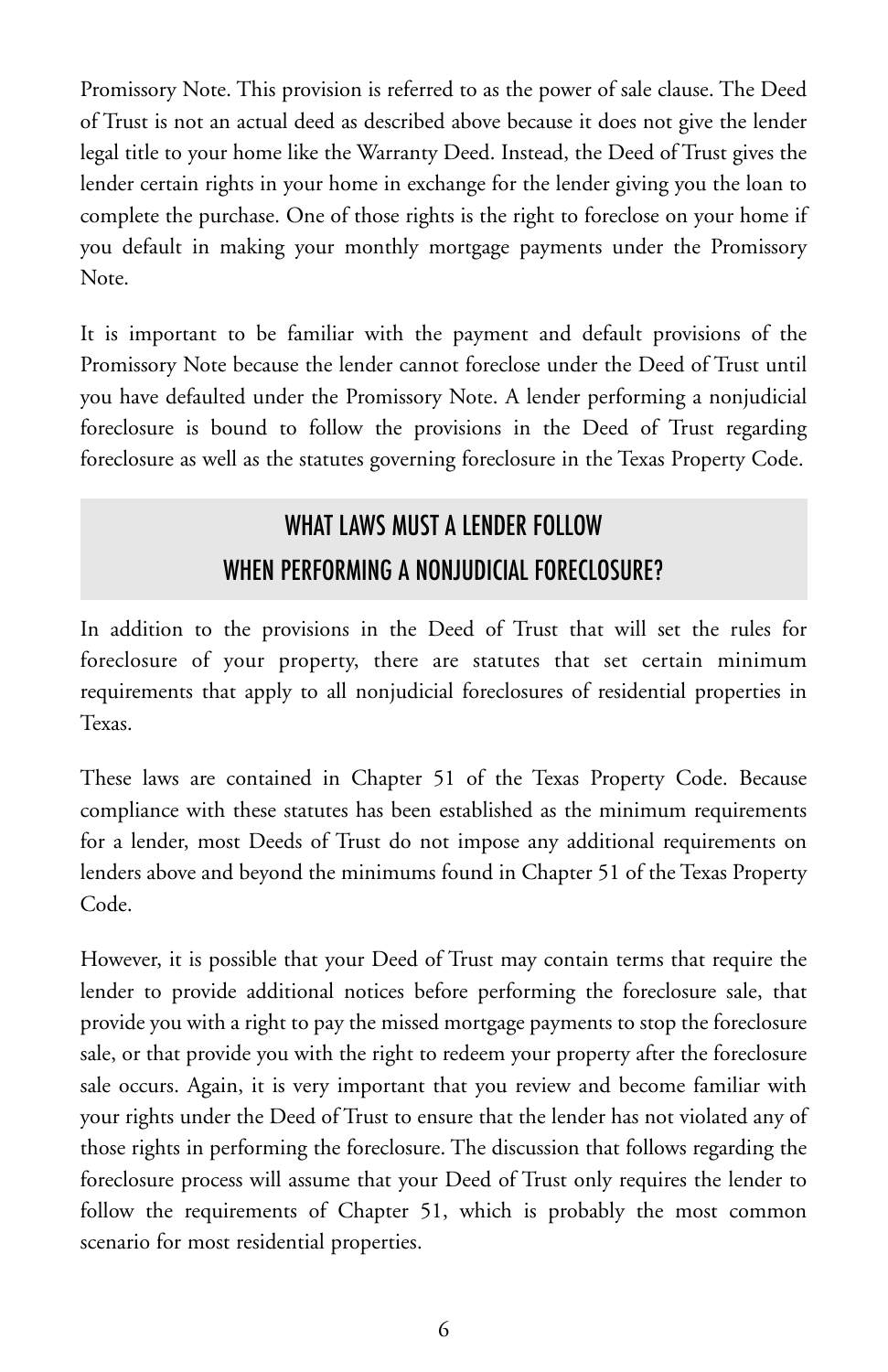## WHAT STEPS ARE INVOLVED IN A NONJUDICIAL FORECLOSURE?

Once a homeowner is in default under the Promissory Note, the lender may attempt several unofficial steps to resolve the problem such as collection calls, letters, acceptance of partial payments, or negotiating a temporary payment plan. Assuming that these efforts have not resolved the problem and the lender is ready to proceed with a nonjudicial foreclosure, the following actions must be performed by the lender:

## 1. NOTICE OF DEFAULT AND INTENT TO ACCELERATE (FIRST NOTICE)

Your lender or its attorney must send you a letter by certified mail notifying you that you have at least 20 days to cure the default (or 30 days if the Deed of Trust is on a FNMA form), or in other words, to make any payments that were missed plus any late charges that may have been assessed. There is no requirement that the homeowner receive the letter so simply ignoring certified mail letters or refusing to sign for them will not protect you. Instead, you should read all letters and mailings from your lender carefully to ensure that you do not miss a deadline or opportunity to fix the problem. If the back due payments are not brought current within the 20 days, the lender has the right to demand that the entire loan amount be paid immediately.

## 2. NOTICE OF SALE AND ACCELERATION OF DEBT (SECOND NOTICE)

After the 20-day period has expired, the lender must send a second letter by certified mail notifying you that the entire loan balance is now due, and the failure to pay will result in the sale of your home. Again, there is no requirement that you receive or read the notice as long as it was sent by certified mail to the last known address on file with the lender. This reinforces the importance of notifying your lender if your mailing address changes after you purchase your home. This Notice of Sale will provide the details surrounding the foreclosure sale including the date, time, and location of the sale, as well as the name and address of the Trustee, who will perform the sale. The notice must be provided at least 21 days before the sale occurs. The Notice of Sale must also be posted at the county courthouse in the designated location and filed with the County Clerk's office.

It is possible that after receiving the First Notice or the Second Notice you are contacted by your lender offering to negotiate a resolution, delay the foreclosure, or other possible solution. These individuals may not be working with or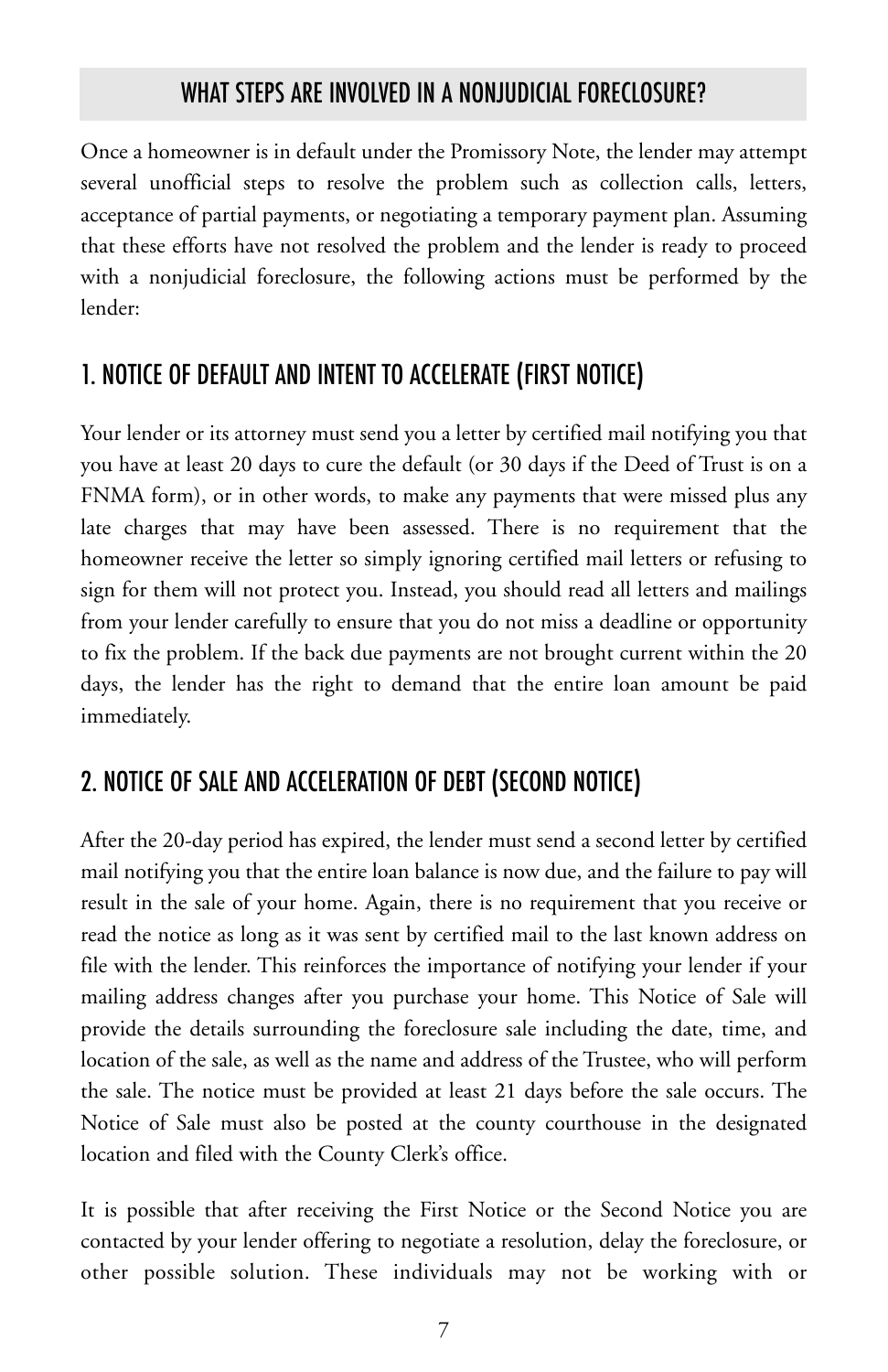communicating with the attorneys who are performing the foreclosure. If you communicate with anyone other than the Trustee or attorney who sent the First Notice or Second Notice, you should contact the Trustee or attorney who sent the foreclosure notices to make sure that they are aware of the offer made by the lender and ask them to confirm in writing that the foreclosure sale will be postponed. Unless you have written confirmation from the Trustee or attorney that the sale will be delayed, you should assume that it will occur at the time and date in the Second Notice. It is a good idea to get all offers, promises, or other representations from the lender or Trustee in writing so that you have a complete and accurate history of the communications.

#### 3. FORECLOSURE SALE

In Texas, foreclosure sales must occur on the first Tuesday of the month at the designated area of the county courthouse.

If the first Tuesday of the month is a holiday, the sale will proceed as usual and will not be delayed until the next business day. The designated area for foreclosure sales is usually the front steps of the courthouse, but may be located elsewhere in the courthouse. The County Clerk's office will be able to direct you to the proper location. The sale must occur between 10 a.m. and 4 p.m. The Notice of Sale will state the earliest time at which the sale will begin, and the actual sale must take place no later than three hours from the time stated in the Notice of Sale. For example, if the Notice of Sale states that the foreclosure sale will begin at 11 a.m., the actual sale cannot occur after 2 p.m. If the Trustee does not perform the foreclosure sale on the proper date, at the proper time, and at the proper location, he or she must start the whole process over at the beginning by reissuing the required notices.

The Trustee named in the Deed of Trust and Notice of Sale will announce the property being sold by reading the Notice of Sale out loud. At this time, the Trustee will announce the rules for the auction and will accept bids for the property. Generally, property sold at foreclosure sale is sold to the highest bidder for cash. The lender will be able to bid an amount up to the debt owed without producing any cash at the sale. If the bids exceed the debt owed, then the lender will have to produce enough cash to account for the difference between the sales price and the debt. Once the sale is complete, the Trustee will record a Foreclosure Deed or Trustee's Deed in the real property records. This deed will have a similar effect as the Warranty Deed described above in that it will transfer legal title to the property from the current homeowner to the high bidder at the foreclosure sale.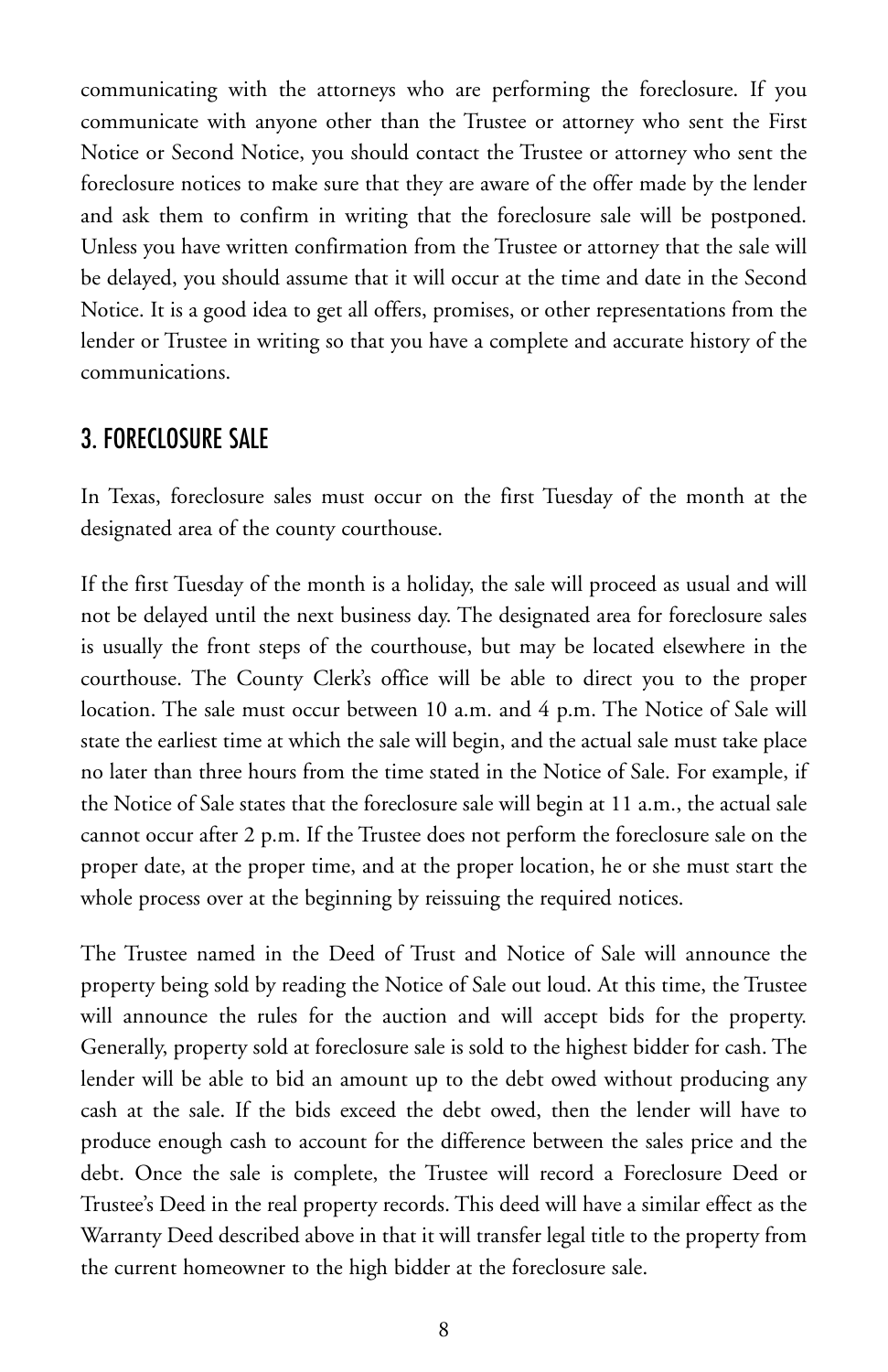#### 4. DISTRIBUTION OF PROCEEDS

Once the sale concludes, the Trustee divides the proceeds. First, expenses relating to the sale are paid. These include advertising the sale, sending and filing the required notices, and trustee's and attorneys' fees other than those provided in the Promissory Note. Next, the unpaid principal, interest, late fees, attorneys' fees, and other unpaid charges as provided in the Promissory Note are paid followed by any junior or inferior lienholders. Any remaining funds will be paid to you as the homeowner.

#### 5. EVICTION

The new owner of the property, who is usually the lender, must provide the previous homeowner with three days to vacate the property. If the homeowner refuses to leave the property, the new owner can file an eviction lawsuit in the justice of the peace (JP) court. The JP will usually schedule a hearing within seven to 14 days. If the JP determines that the homeowner is improperly occupying the property, the judge will enter an eviction order providing five days to vacate the property at which time the sheriff or constable will remove the homeowner from the property.

#### 6. DEFICIENCY ACTION

After completion of a nonjudicial foreclosure, the lender has two years from the foreclosure sale to file a deficiency lawsuit if the high bid at the foreclosure sale is not enough to pay the lender the debt owed to and the expenses associated with the foreclosure. For example, if the homeowner owes the lender \$100,000 and the lender purchases the property at the foreclosure sale for \$75,000, then the lender could file a lawsuit seeking a judgment for the \$25,000 deficiency. A deficiency lawsuit is not permitted for lenders who foreclose on a home equity loan.

However, as the homeowner, you can challenge the lender's lawsuit if you believe that the value of the property is greater than the amount bid at the foreclosure sale. Using the example above, if you believe that the fair market value of the property is \$95,000, you may submit evidence of the value to the court. If the court finds that the fair market value is \$95,000, then the lender will only be able to collect the difference between the debt owed and the fair market value, in this case \$5,000. This law is in place to prevent lenders from making low bids at the foreclosure sale and then going after the borrower for large deficiencies. If you are served with a lawsuit seeking a deficiency judgment after a foreclosure, you should contact an attorney to determine if the lender is seeking an amount greater than what it is entitled and to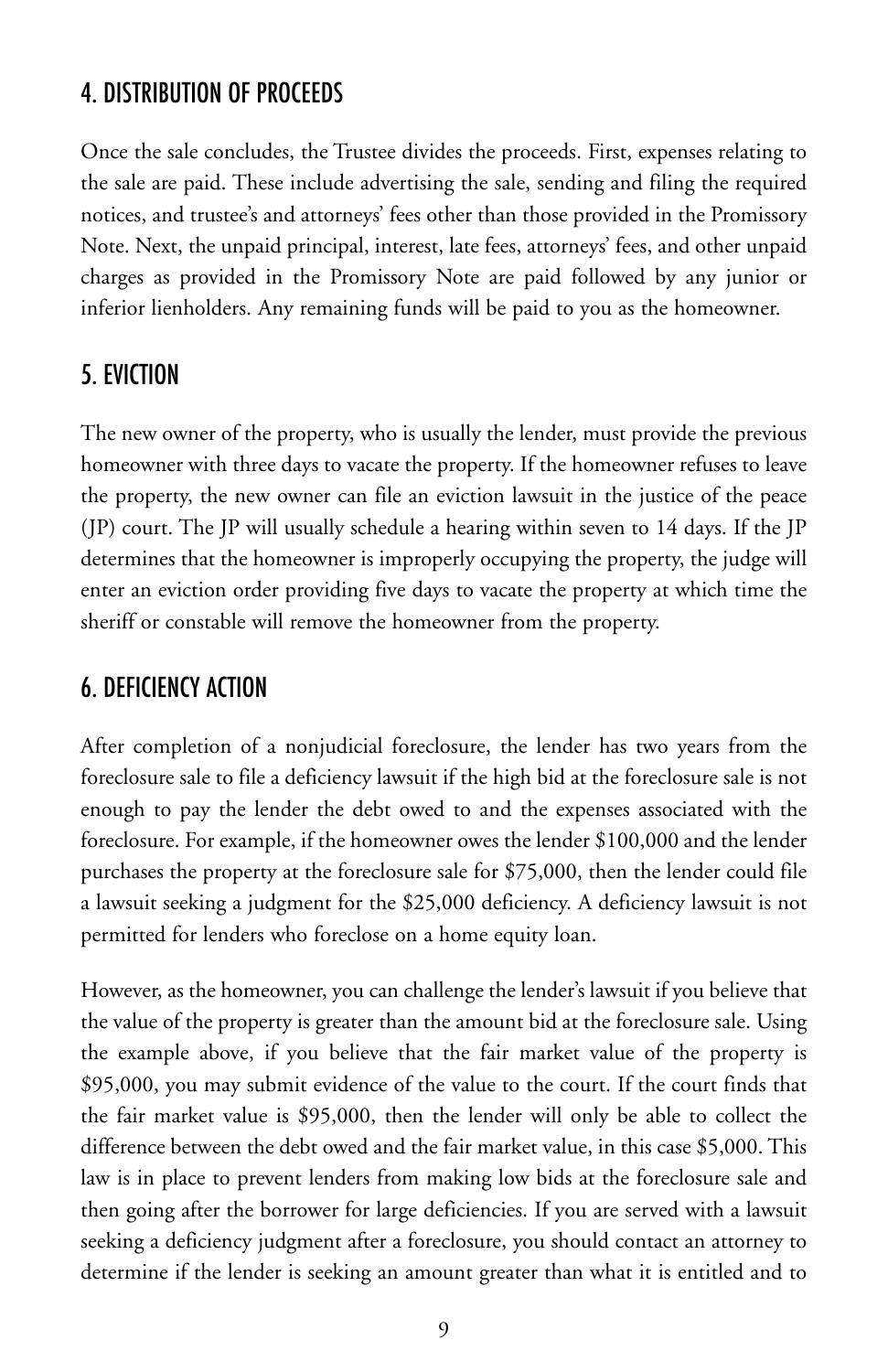assist you in presenting evidence of the home's fair market value to reduce the amount that the lender can collect.

## 7. NO RIGHT OF REDEMPTION FOR NONJUDICIAL FORECLOSURE

In Texas, there is no right of redemption for homeowners after a nonjudicial foreclosure. A right of redemption is where the homeowner can buy back their home for a certain time period after the foreclosure sale occurs. Rights of redemption do exist in other states and in Texas when dealing with a foreclosure by the government for the nonpayment of property taxes. However, there is no right of redemption in a nonjudicial foreclosure of a residence.

## WHAT OPTIONS ARE AVAILABLE TO AVOID A NONJUDICIAL FORECLOSURE?

## 1. LOAN MODIFICATION/ALTERNATIVE PAYMENT PLAN

A foreclosure can be cancelled, delayed, or avoided at any time prior to the sale at the courthouse. Obviously, the best time to reach a resolution is during the 20-day period after receipt of the First Notice. During this time, you are only required to pay the past due amounts and not the entire loan amount. If you believe that you will be able to gather the necessary funds to bring the loan current, it would be wise to contact the lender and keep them informed on your progress, as they may be willing to extend the 20-day period if they believe that the matter can be resolved without further action. If you cannot pay the entire amount that is due, your lender may be willing to agree to a payment plan, loan modification, or other arrangement to bring the loan current and ensure that you will be able to make future payments.

In certain situations, it is possible that your lender must consider modification if your home loan qualifies under new laws passed to provide relief from rising foreclosures.

Only your lender or mortgage servicer can confirm whether you qualify for a modification so it is important to contact them immediately upon receipt of a First Notice or other notice indicating that you may be in default under your Promissory Note. In fact, you may contact your lender prior to missing a payment if you are struggling financially to make your monthly mortgage payments.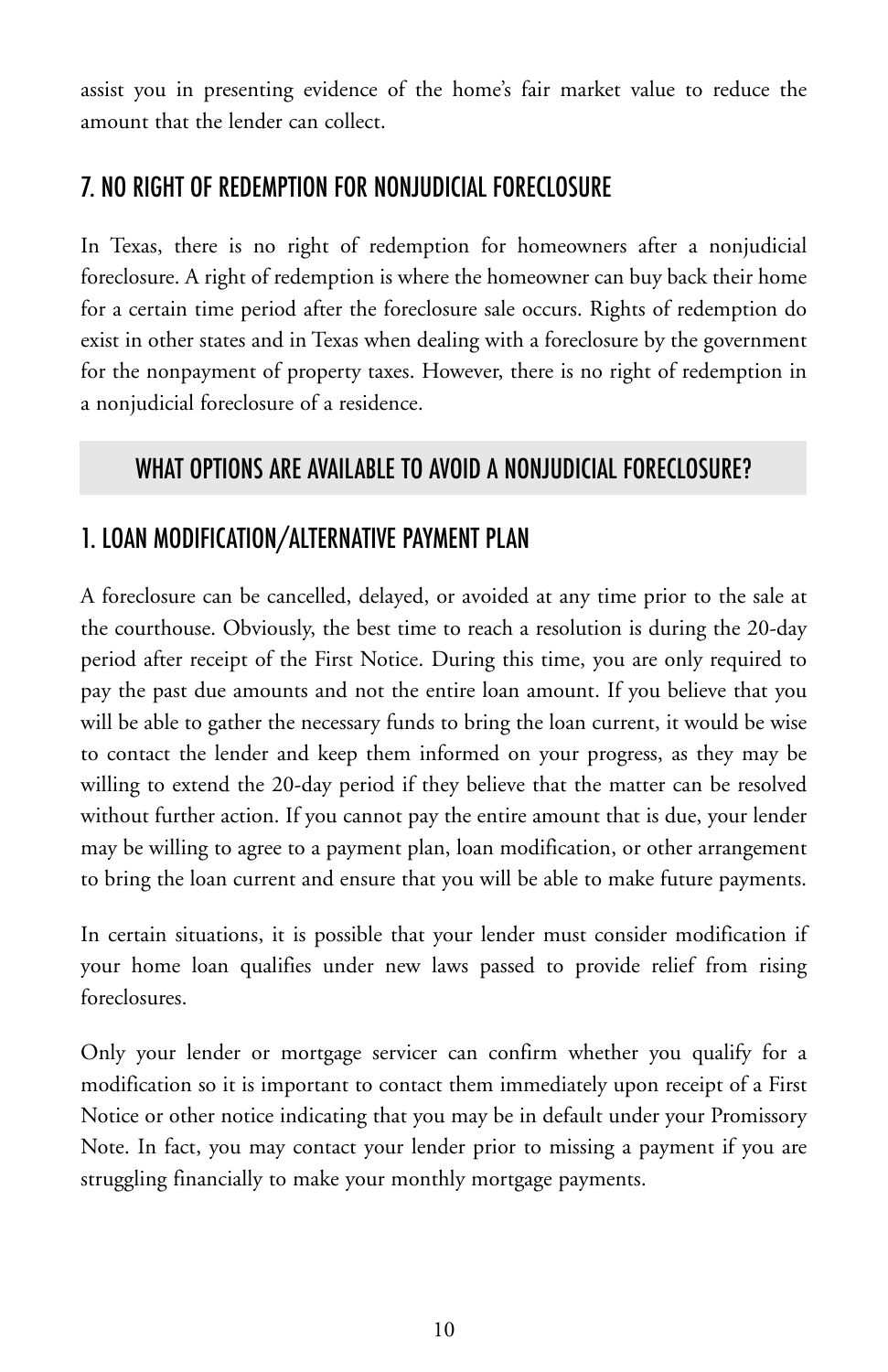## 2. REQUEST FORBEARANCE

A forbearance can stop a foreclosure or it can stop mortgage payments for a certain amount of time. To request a forbearance, you must state that you are experiencing a financial hardship. If a foreclosure is anticipated, then the lender agrees to "pause" the foreclosure proceedings. This should be evidenced by a signed forbearance agreement or a "standstill agreement." If your negotiations with the lender do not result in any signed agreement, then the original terms of the Promissory Note and Deed of Trust still apply, and the foreclosure will proceed as originally noticed.

If the forbearance is modifying the underlying loan payment terms, be sure to get the following in writing: 1) the number of months in which payments will be postponed; 2) the due date for the deferred payments (generally due as either one lump sum at the end of the deferred period or added to the end of the loan term); and 3) reversal of any late fees.

#### 3. DEED IN LIEU OF FORECLOSURE

A deed in lieu of foreclosure involves a scenario where the homeowner voluntarily transfers ownership of the property to the lender. Deeds in lieu of foreclosure have certain advantages over nonjudicial foreclosures such as they are quicker to complete, cost less money for the lender, and are more confidential than a public sale. However, this is usually only an option where ownership of the property is free and clear of mortgages, liens, and encumbrances. A lender will not want to accept a deed in lieu of foreclosure when the property is burdened with debts to other parties or when there will be a potential for a large deficiency judgment. Ultimately, exercising this option is at the discretion of the lender and the homeowner will be left with the same final result as with a foreclosure – the loss of their residence.

#### 4. BANKRUPTCY

The filing of a bankruptcy petition will immediately stop a foreclosure sale from occurring as of the filing of the petition. However, you will be required to continue making some type of regular payments and make some payments toward the delinquency as part of your bankruptcy plan. Filing for bankruptcy is a major event and should not be taken lightly or performed without careful consideration. If you believe that this may be the option to stop a foreclosure, you should consult an attorney with experience in bankruptcy or consumer law to determine if you will be able to successfully complete a bankruptcy plan.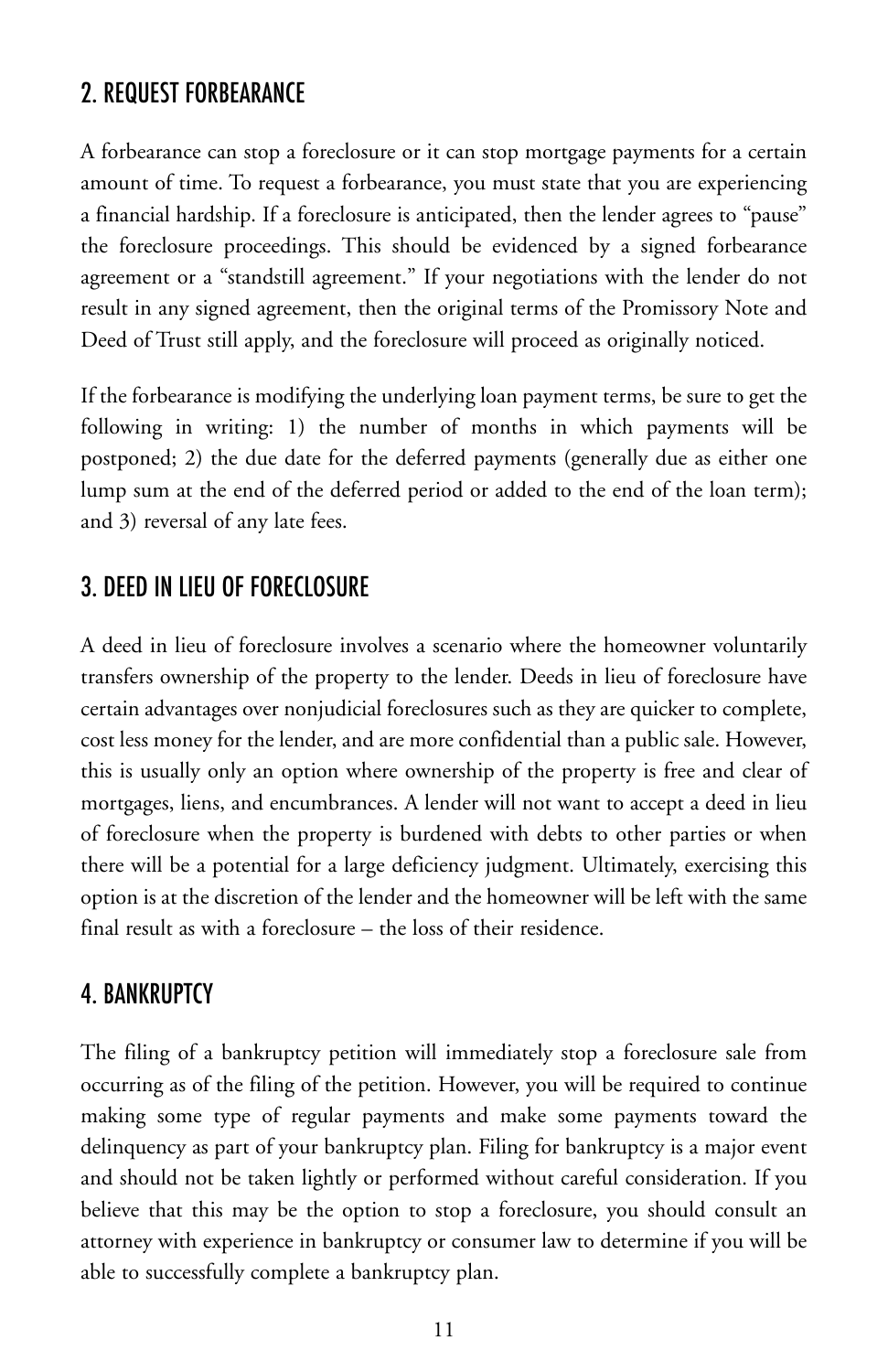## **CONCLUSION**

Dealing with the potential loss of your home is a stressful and traumatic experience. While there are certain situations where foreclosure cannot be avoided, there are several actions that can be taken before trouble arises to avoid the foreclosure of your home. The Texas Foreclosure Prevention Task Force offers the following tips to avoid foreclosure:

- Don't ignore the problem.
- Contact your servicer sooner rather than later if you think there may be a problem.
- Don't ignore communications from your servicer. Return their calls and open mail from them.
- Understand foreclosure prevention options.
- Contact a HUD-approved non-profit housing counselor for assistance.
- Review your budget and make changes as necessary. If you don't have a budget, create one and stick to it!
- Be aware of foreclosure scams and don't become a victim.
- Know your mortgage rights.

It is our hope that this pamphlet will provide assistance in accomplishing at least a few of the tips listed here. There are many resources available for homeowners facing foreclosure including those listed in this pamphlet although this pamphlet should not be considered a complete list of resources for assistance with foreclosures. To take advantage of the available resources and to place themselves in the best position to avoid foreclosure, all homeowners should educate themselves on the terms of their loan documents and basic foreclosure law, actively work with their lenders to resolve the problem early in the process, and seek out assistance from qualified groups. While it will not always result in success, ignoring the problem and refusing to communicate with the lender will certainly result in foreclosure.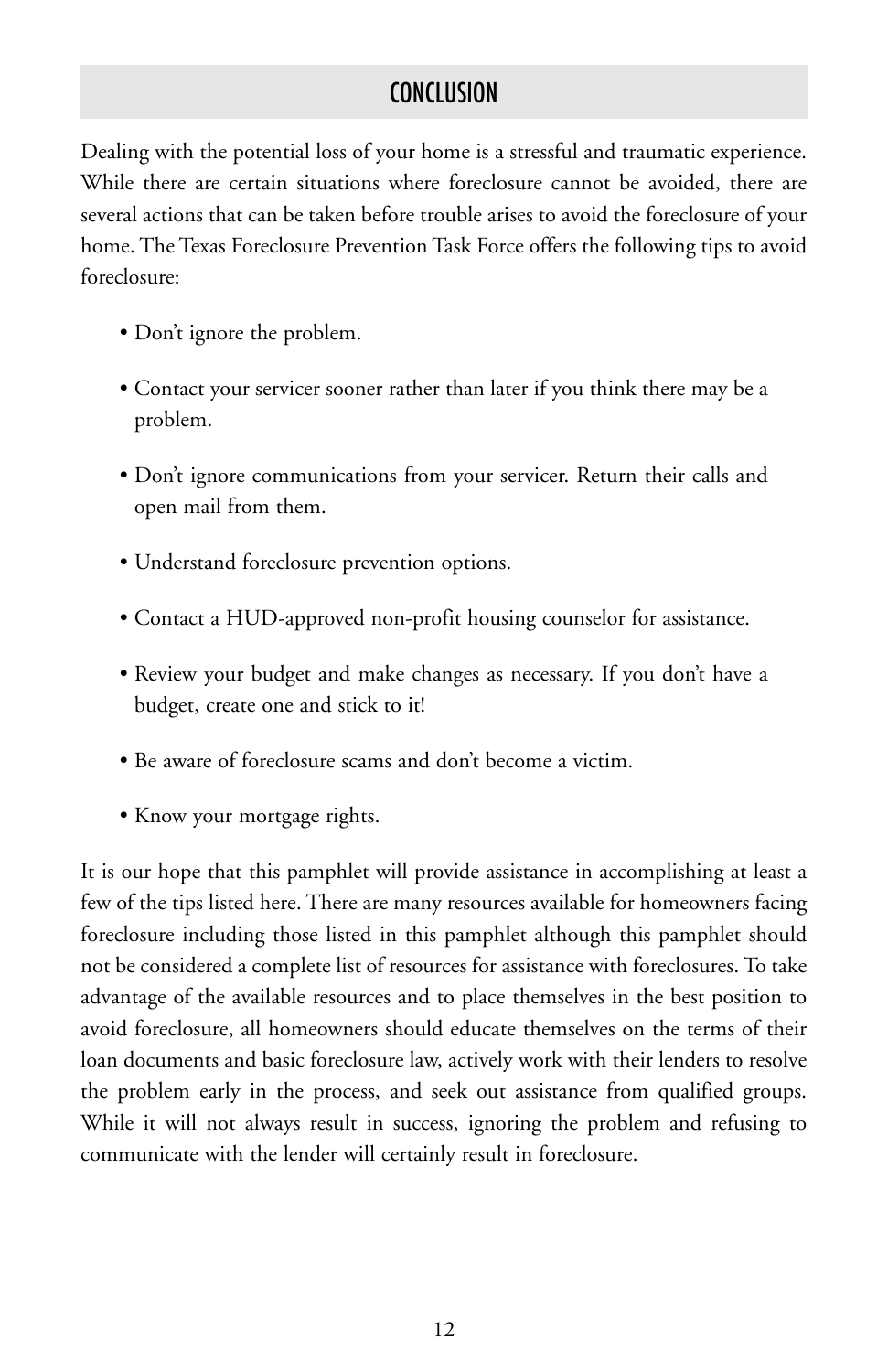## **RESOURCES**

**Texas Department of Housing and Community Affairs: tdhca.state.tx.us/homeownership/foreclosure/index.htm**

**U.S. Housing and Urban Development: hud.gov/topics/avoiding\_foreclosure**

## LEGAL ASSISTANCE

**Lawyer Referral Information Service:** If you do not qualify for legal aid, you can contact the State Bar of Texas Lawyer Referral information Service online at **texasbar.com/LRIS** by phone at 1-800-252-9690. Through the Lawyer Referral Information Service, a person may have a 30-minute consultation with an attorney for \$20. At the end of the consultation, the attorney and individual may discuss possible representation and price structure. Please understand that the Lawyer Referral Information Service is not a pro bono or reduced-fee program. Hours of operation: Monday through Friday 8:30 a.m. to 4:30 p.m. The call-in service is closed on legal holidays.

**Legal Services and Other Advocacy in Texas:** For an online listing of legal service providers, see the Referral Directory for Low-Income Texans at **texasbar.com/referraldirectory**.

**Texas Access to Justice Commission:** Call 1-800-204-2222, ext. 1855, visit **texasatj.org**, or write to P.O. Box 12487, Austin, Texas 78711.

**Texas Law Help:** Texas Law Help is an online resource for free and low-cost civil legal assistance for those who cannot afford legal help. Learn about your rights, selfhelp resources, and legal aid at **texaslawhelp.org**.